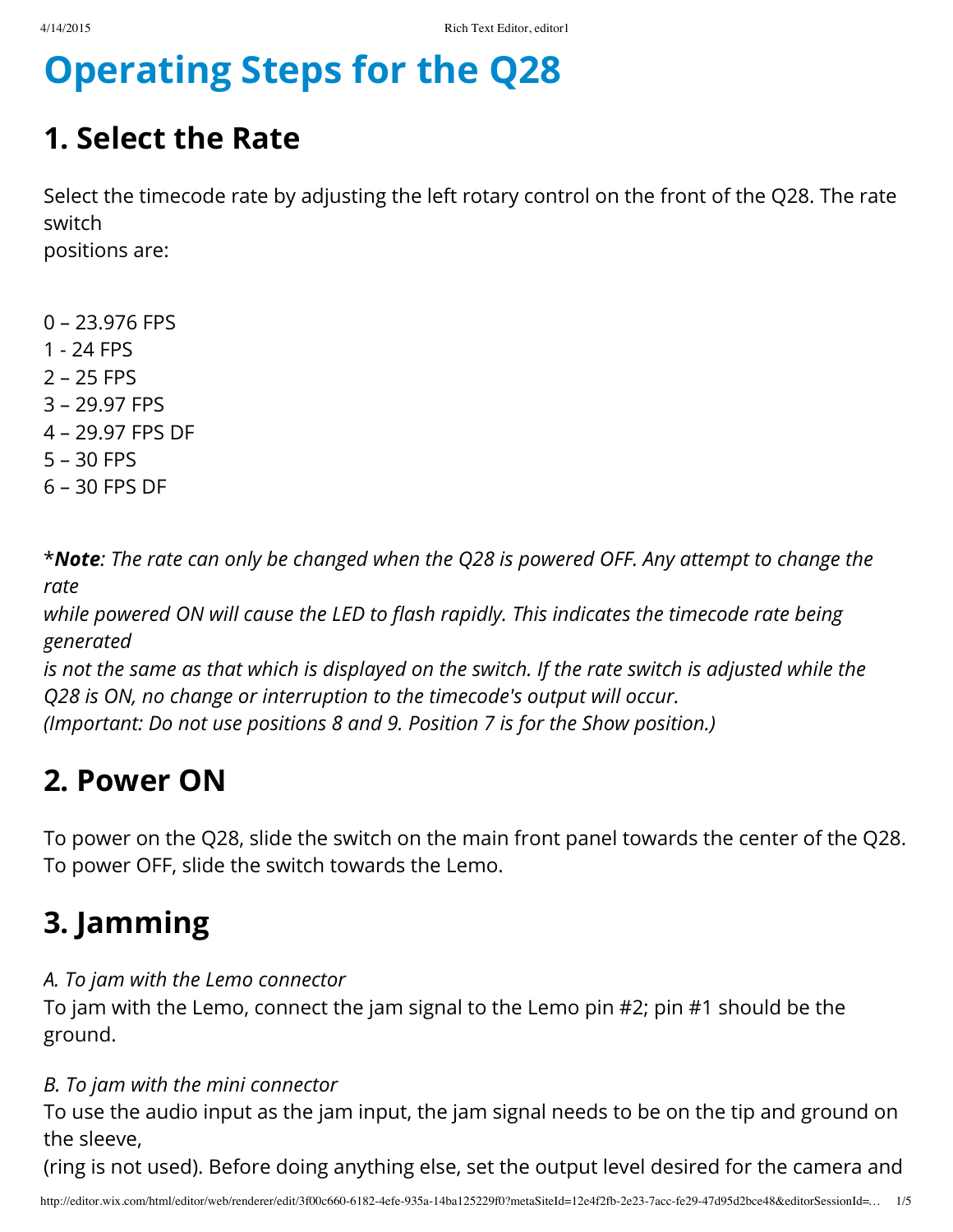then switch

the Q28 off. Now set the output level switch to position 0. When the Q28 is switched on, the output level

will be as was previously selected but the audio input (tip) will be the jam input. As soon as the Q28 locks

to the jam signal, the audio input will revert back to being a left and right summed audio signal\*. The

output level control may be left in position 0 and only moved if a change in output level is required. The

Q28 will automatically switch the jam input as required.

 $*$ Note 1 - As soon as a lock is acquired, the jam signal will be passed as an audio signal and will be very

loud in any audio system connected to the Q28 audio output. We recommend that the audio signal is disconnected from the camera while the jam signal is connected.

 $*$ Note 2 - If the Tig is free running and the output level switch is left in position 0, then the Q28 will draw

more current than normal and the batteries won't last as long.

# 4. Jamming and Cross Jamming the Q28

The Q28 can be jammed to another timecode device by connecting an external timecode source to either

the Lemo or the 3.5mm connector closest to the middle of the device (see 3B above). Timecode can be

jammed by doing one of the following:

1.) switch on the Q28 with external timecode connected

2.) plug in an external device to the Q28 while it is free running

3.) switch on an external timecode device already connected to the Q28 jam input. When locked to the

external timecode, the LED will flash one second on and one second off.

When cross jammed, the LED will flash ON and OFF at a rate of two seconds on, two seconds off, to indicate

the Q28 is cross jammed. The input rate can be discovered in the case of cross jamming by rotating the rate switch until the LED shows almost continuously, and blinking off briefly each second to indicate the switch

is at the jam input rate. The rate should then be returned to the original position. When rotating the switch,

no change will occur in the timecode being output. (Important note: It is NOT recommended to leave the jam input connected.)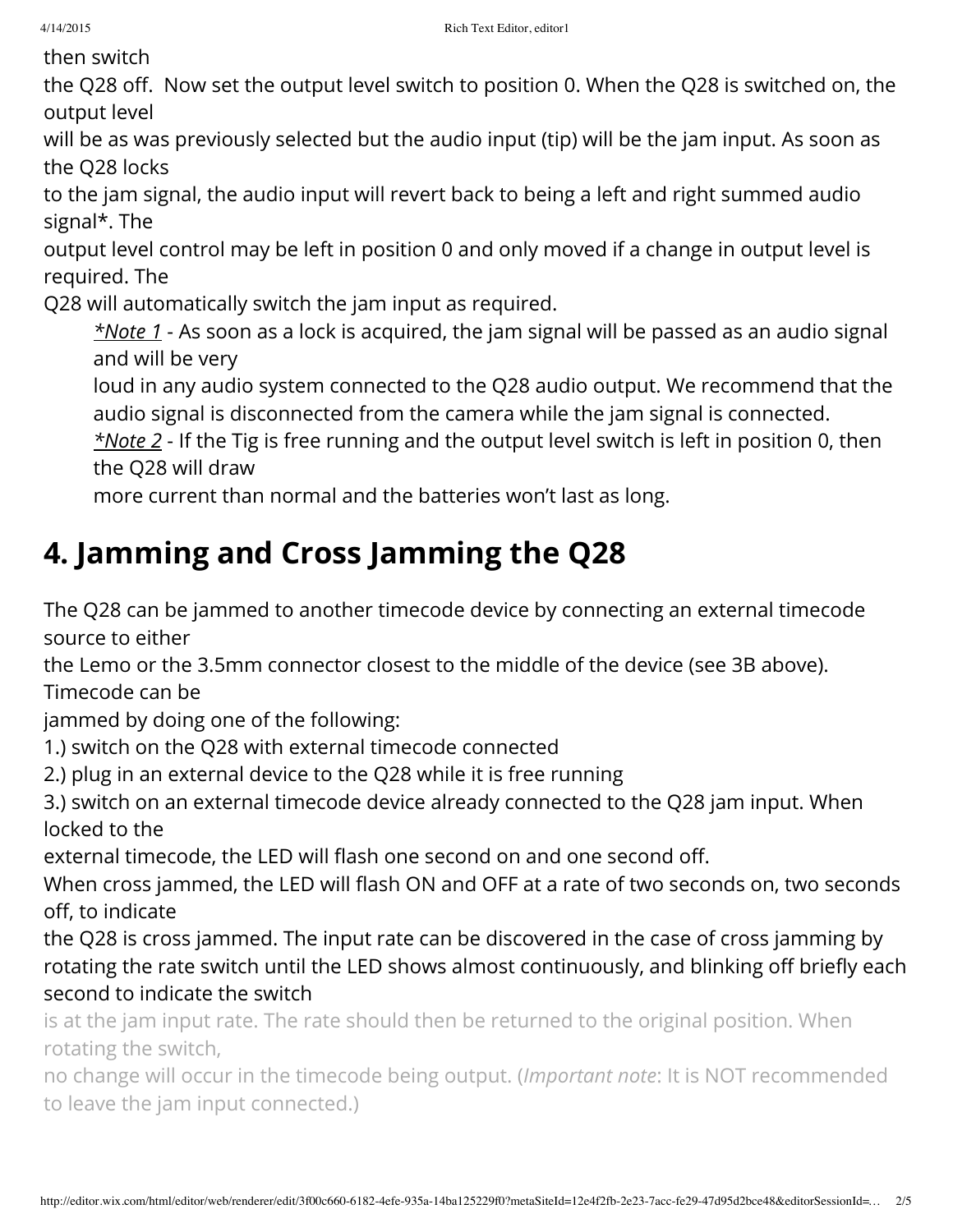## 5. Set the Timecode Output Level

The timecode output level is variable between approximately 20mV and 3V peak-to-peak. To change the timecode level, simply adjust the right rotary control on the front of the Q28. This controls the level to both

the Lemo and the 3.5mm jack.

## 6. Set Flow Through Audio

The Q28 was designed to generate timecode for DLSR cameras with an audio input or to a recorder that

does not have timecode. To aid this use, stereo audio can be connected to the center 3.5mm jack. The audio

is then summed and output with timecode to the 3.5mm jack towards the edge.

(Summed audio is sent to

the right or the ring and timecode is sent to the left or the tip).

# 7. Connect Output Cable

The Q28 is designed to output from the 5 pin Lemo or 3.5mm jack on the top panel. To output timecode only, connect to the Lemo or the 3.5mm on the outside edge. To output timecode and audio, connect to the 3.5mm on the outside edge and connect audio to the center 3.5mm jack.. The "outside edge" 3.5mm can also be used as a timecode only output. (Important note: the Q28 is NOT designed to drive two devices or one device from each output at the same time.)

# Other Functions

## Battery Life and Indication.

The battery life should last for about 15 hours. A low battery level is indicated when the LED flashes twice at short intervals. When the LED light is solid, this indicates the battery voltage is too low and will NOT produce timecode.

## Show Position

http://editor.wix.com/html/editor/web/renderer/edit/3f00c660-6182-4efe-935a-14ba125229f0?metaSiteId=12e4f2fb-2e23-7acc-fe29-47d95d2bce48&editorSessionId=… 3/5 The timecode is shown by flashes of the LED in hours and minutes. Zero is indicated by a short blip. A timecode of 01:00 would be shown by, "blip --pause -- 1 flash -- pause -- blip - pause -- blip -- long pause." 12:03 would be shown as "1 flash -- pause -- 2 flashes -- pause - blip -- pause -- 3 flashes -- long pause". It is best to watch this a few times to get used to how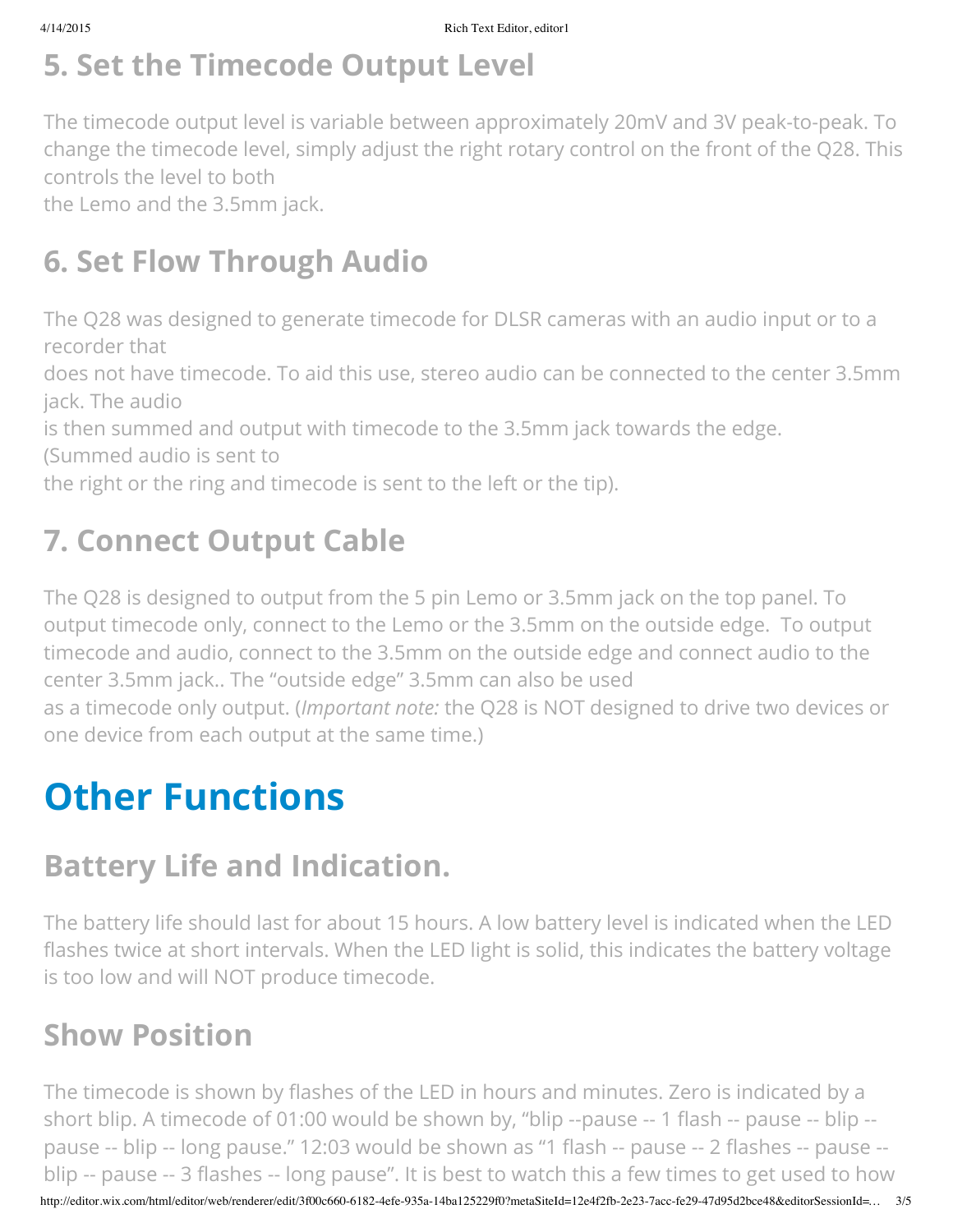#### 4/14/2015 Rich Text Editor, editor1

it works and you will find it very easy to interpret. DO NOT start the Q28 in position 7. No timecode will be output and the LED will show "blip -- pause -- flash continuously"

# LED Indications Quick Guide

#### LED flashes one frame at the beginning of each second

When the Q28 powers ON, it will generate timecode at the selected rate. It will flash one frame

at the beginning of each second (frame zero) to indicate that timecode is being produced. A second camera can shoot this LED to get some indication of sync. This can be done even if it does not have any timecode connected. Timecode begins at 01:00:00:00 and all user bits are zero.

#### LED flashes one second ON, one second OFF

When jamming, the LED on the Q28 will blink at a rate of one second ON, one second OFF to show it is jammed.

#### LED flashes two seconds ON, two seconds OFF

When cross jamming, the LED on the Q28 will blink at a rate of two seconds ON, two seconds OFF to show it is cross jammed.

#### LED flashes twice at short intervals

A low battery level is indicated when the LED flashes twice at short intervals. Timecode output

is still produced at a correct rate while battery low level indicator is operating. If you are trying

to jam while the battery warning is active, the battery warning will cease for approximately one

to two minutes when the jam timecode is locked. This is done so that the jam indication can be

seen. After this time the battery warning will reappear.

#### LED full ON

If the LED is fully ON, this indicates that the battery voltage is too low to produce timecode. Short Blip Followed by Flash

If the Q28 was started in position 7, no timecode is being output.



Lemo 3.5mm Output Pin 1 - Ground Tip - Timecode